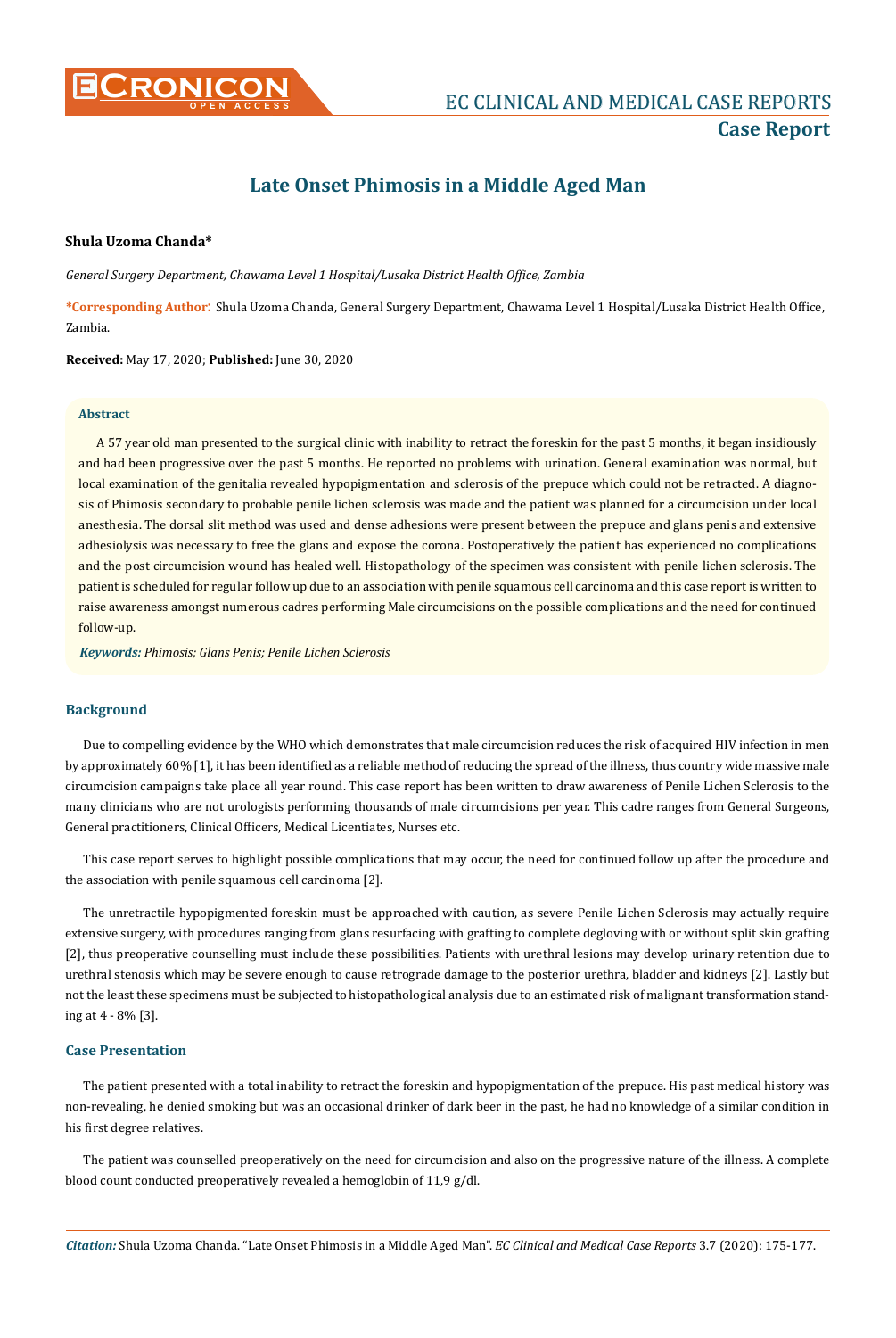Circumcision was performed under local anesthesia via the dorsal slit method, dense adhesions were present between the prepuce and glans penis and extensive adhesiolysis was necessary to free the glans and expose the corona to enable the completion of the circumcision.

Postoperatively the patient has experienced no complications and the wound healed well. Histopathology of the specimen revealed consistent with Penile Lichen Sclerosis. The patient will be reviewed periodically to monitor progression of the disease.

#### **Differential diagnosis**

The diagnosis is usually clinical but the following may also be considered.

Balanitis (bacterial or fungal), Carcinoma *in situ*, Squamous cell carcinoma (early), Plasma cell balanitis, Lichen planus, Leukoplakia, Psoriasis, Balanitis circinata, Contact Dermatitis, Cicatricial pemphigoid, Fixed drug reaction and scleroderma.

#### **Outcome**

The patient has recovered well postoperatively with good wound healing and has been counselled on the need for periodic follow up.

#### **Discussion and Conclusion**

Penile Lichen Sclerosis formerly known as Balanitis Xerotica Obliterans is a progressive sclerosing inflammatory condition of unknown aetiology, its true incidence in Zambia and indeed worldwide is unknown, but various international studies have placed it at 0.07% [4] and 15% [5] respectively in patients seen at an outpatient facility and at a specialist penile dermatosis clinic.

In its mild form the disease presents with whitening or reddening of the glans penis, foreskin and coronal sulcus with induration of the glans and prepuce, thickening of the prepuce leads to either difficulty or total inability to retract the prepuce in uncircumcised males. It most commonly affects the glans penis and prepuce such that a sclerotic white ring at the tip of the prepuce is diagnostic. The frenulum, urethral meatus, fossa navicularis and penile shaft may become involved. Further progression causes the glans penis to become adherent to the prepuce with fibrous replacement of the coronal sulcus and frenulum, leading to phimosis. Urethral stenosis may occur in patients with urethral lesions urethral lesions, with urinary retention as a rare complication. Urinary retention may be severe enough to cause retrograde damage to the posterior urethra and to the bladder and kidneys.

Complications arise from progressive sclerosis and include phimosis, painful erection, reduced urinary flow and urinary retention.

Regarding its association with penile SCC a retrospective study from Oxford found histological or clinical evidence of lichen sclerosis in 11 of 20 patients with penile SCC [6].

#### **Take Home Message**

The male adult with a hypopigmented unretractile foreskin seeking attention may have Penile Lichen Sclerosis, should surgery be necessary the patient must be made aware of the possible outcomes of the procedure with the most extreme outcome being a partial penectomy. The foreskin must be sent for histopathology after the procedure and the patient must be followed up for possible progression of symptoms.

#### **Bibliography**

- 1. [World Health Organisation. n.d \(2017\).](http://www.who.int/hiv/topics/malecircumcision/en/)
- 2. [Clouston Hall and Lawrentschuk. "Penile Lichen sclerosus \(Balanitis Xerotica Obliterans\)".](https://pubmed.ncbi.nlm.nih.gov/22085120/) *BJU International* 108.2 (2011): 14-19.

176